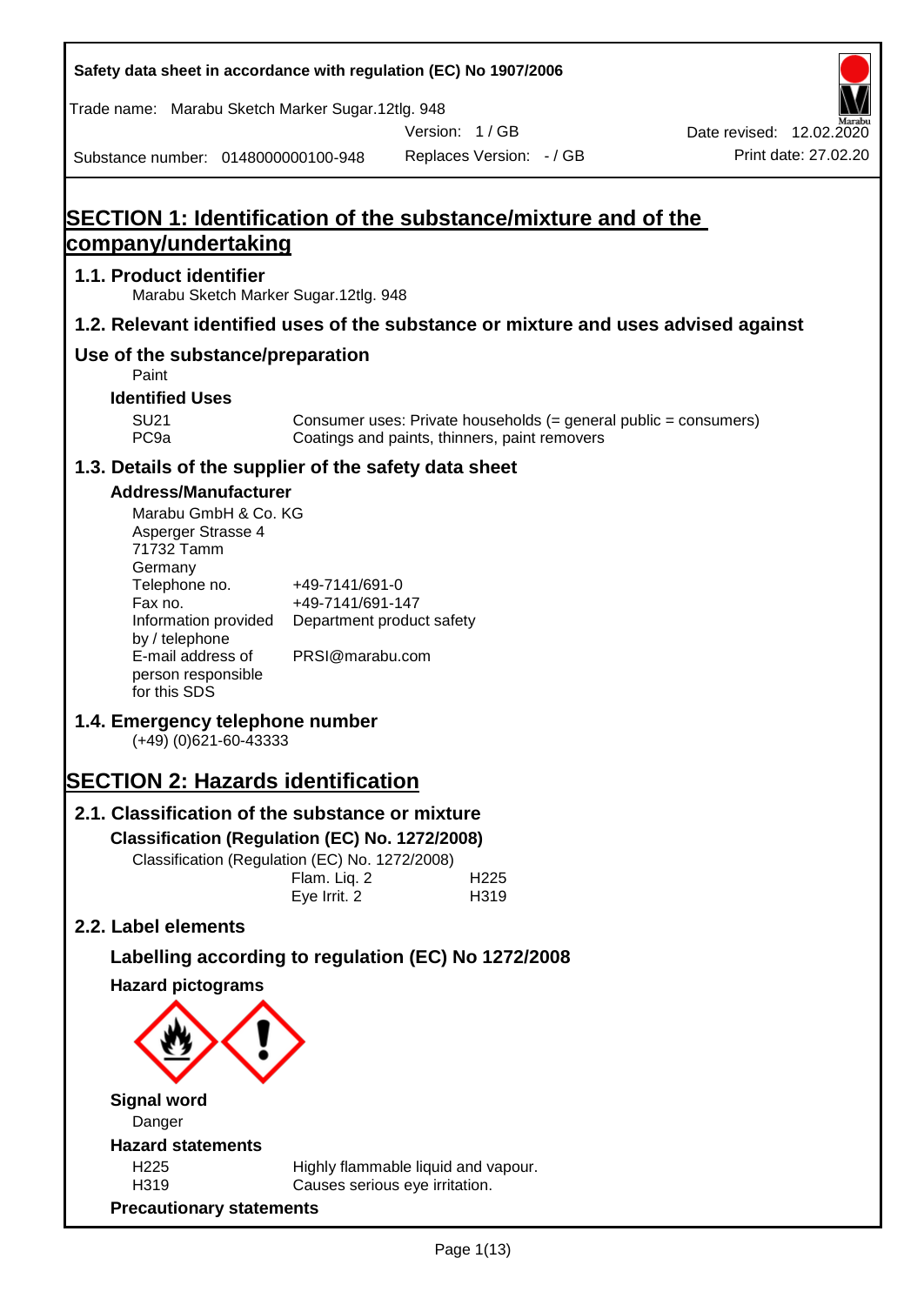| Safety data sheet in accordance with regulation (EC) No 1907/2006<br>Trade name: Marabu Sketch Marker Sugar.12tlg. 948 |                                                                                                                                     |                          |                  |            |      |                                                                           |
|------------------------------------------------------------------------------------------------------------------------|-------------------------------------------------------------------------------------------------------------------------------------|--------------------------|------------------|------------|------|---------------------------------------------------------------------------|
|                                                                                                                        |                                                                                                                                     | Version: 1 / GB          |                  |            |      | Date revised: 12.02.2020                                                  |
| Substance number: 0148000000100-948                                                                                    |                                                                                                                                     | Replaces Version: - / GB |                  |            |      | Print date: 27.02.20                                                      |
| P <sub>101</sub>                                                                                                       |                                                                                                                                     |                          |                  |            |      | If medical advice is needed, have product container or label at hand.     |
| P <sub>102</sub>                                                                                                       | Keep out of reach of children.                                                                                                      |                          |                  |            |      |                                                                           |
| P210                                                                                                                   |                                                                                                                                     |                          |                  |            |      | Keep away from heat, hot surfaces, sparks, open flames and other ignition |
| P264.1                                                                                                                 | sources. No smoking.<br>Wash hands thoroughly after handling.                                                                       |                          |                  |            |      |                                                                           |
| P <sub>280</sub>                                                                                                       | Wear protective gloves / protective clothing / eye protection / face protection.                                                    |                          |                  |            |      |                                                                           |
| P305+P351+P338                                                                                                         | IF IN EYES: Rinse cautiously with water for several minutes. Remove contact<br>lenses, if present and easy to do. Continue rinsing. |                          |                  |            |      |                                                                           |
| P501.9                                                                                                                 | Dispose of contents / container as problematic waste.                                                                               |                          |                  |            |      |                                                                           |
| 2.3. Other hazards                                                                                                     |                                                                                                                                     |                          |                  |            |      |                                                                           |
| No special hazards have to be mentioned.                                                                               |                                                                                                                                     |                          |                  |            |      |                                                                           |
|                                                                                                                        |                                                                                                                                     |                          |                  |            |      |                                                                           |
| <b>SECTION 3: Composition/information on ingredients</b>                                                               |                                                                                                                                     |                          |                  |            |      |                                                                           |
| 3.2. Mixtures                                                                                                          |                                                                                                                                     |                          |                  |            |      |                                                                           |
| <b>Hazardous ingredients</b>                                                                                           |                                                                                                                                     |                          |                  |            |      |                                                                           |
| Ethanol                                                                                                                |                                                                                                                                     |                          |                  |            |      |                                                                           |
| CAS No.                                                                                                                | 64-17-5                                                                                                                             |                          |                  |            |      |                                                                           |
| EINECS no.                                                                                                             | 200-578-6                                                                                                                           |                          |                  |            |      |                                                                           |
| Registration no.                                                                                                       | 01-2119457610-43                                                                                                                    |                          |                  |            |      |                                                                           |
| Concentration                                                                                                          | $>=$                                                                                                                                | 50                       | $\prec$          | 100        | $\%$ |                                                                           |
| Classification (Regulation (EC) No. 1272/2008)                                                                         |                                                                                                                                     |                          |                  |            |      |                                                                           |
|                                                                                                                        | Flam. Liq. 2                                                                                                                        |                          | H <sub>225</sub> |            |      |                                                                           |
|                                                                                                                        | Eye Irrit. 2                                                                                                                        |                          | H319             |            |      |                                                                           |
| Concentration limits (Regulation (EC) No. 1272/2008)                                                                   |                                                                                                                                     |                          |                  |            |      |                                                                           |
|                                                                                                                        | Eye Irrit. 2                                                                                                                        | H319                     |                  | $>= 50 \%$ |      |                                                                           |
| 1-Methoxy-2-propanol                                                                                                   |                                                                                                                                     |                          |                  |            |      |                                                                           |
| CAS No.<br>EINECS no.                                                                                                  | 107-98-2<br>203-539-1                                                                                                               |                          |                  |            |      |                                                                           |
| Registration no.                                                                                                       | 01-2119457435-35                                                                                                                    |                          |                  |            |      |                                                                           |
| Concentration                                                                                                          | $=$                                                                                                                                 | 10                       | $\,<\,$          | 20         | %    |                                                                           |
| Classification (Regulation (EC) No. 1272/2008)                                                                         |                                                                                                                                     |                          |                  |            |      |                                                                           |
|                                                                                                                        | STOT SE 3                                                                                                                           |                          | H336             |            |      |                                                                           |
|                                                                                                                        | Flam. Liq. 3                                                                                                                        |                          | H <sub>226</sub> |            |      |                                                                           |
|                                                                                                                        |                                                                                                                                     |                          |                  |            |      |                                                                           |
| <b>SECTION 4: First aid measures</b>                                                                                   |                                                                                                                                     |                          |                  |            |      |                                                                           |
|                                                                                                                        |                                                                                                                                     |                          |                  |            |      |                                                                           |
| 4.1. Description of first aid measures                                                                                 |                                                                                                                                     |                          |                  |            |      |                                                                           |

#### **General information**

In all cases of doubt, or when symptoms persist, seek medical attention. Never give anything by mouth to an unconscious person. If unconscious place in recovery position and seek medical advice.

#### **After inhalation**

Remove to fresh air, keep patient warm and at rest. If breathing is irregular or stopped, administer artificial respiration.

#### **After skin contact**

Remove contaminated clothing. Wash skin thoroughly with soap and water or use recognised skin cleanser. Do NOT use solvents or thinners.

### **After eye contact**

Remove contact lenses, irrigate copiously with clean, fresh water, holding the eyelids apart for at least 10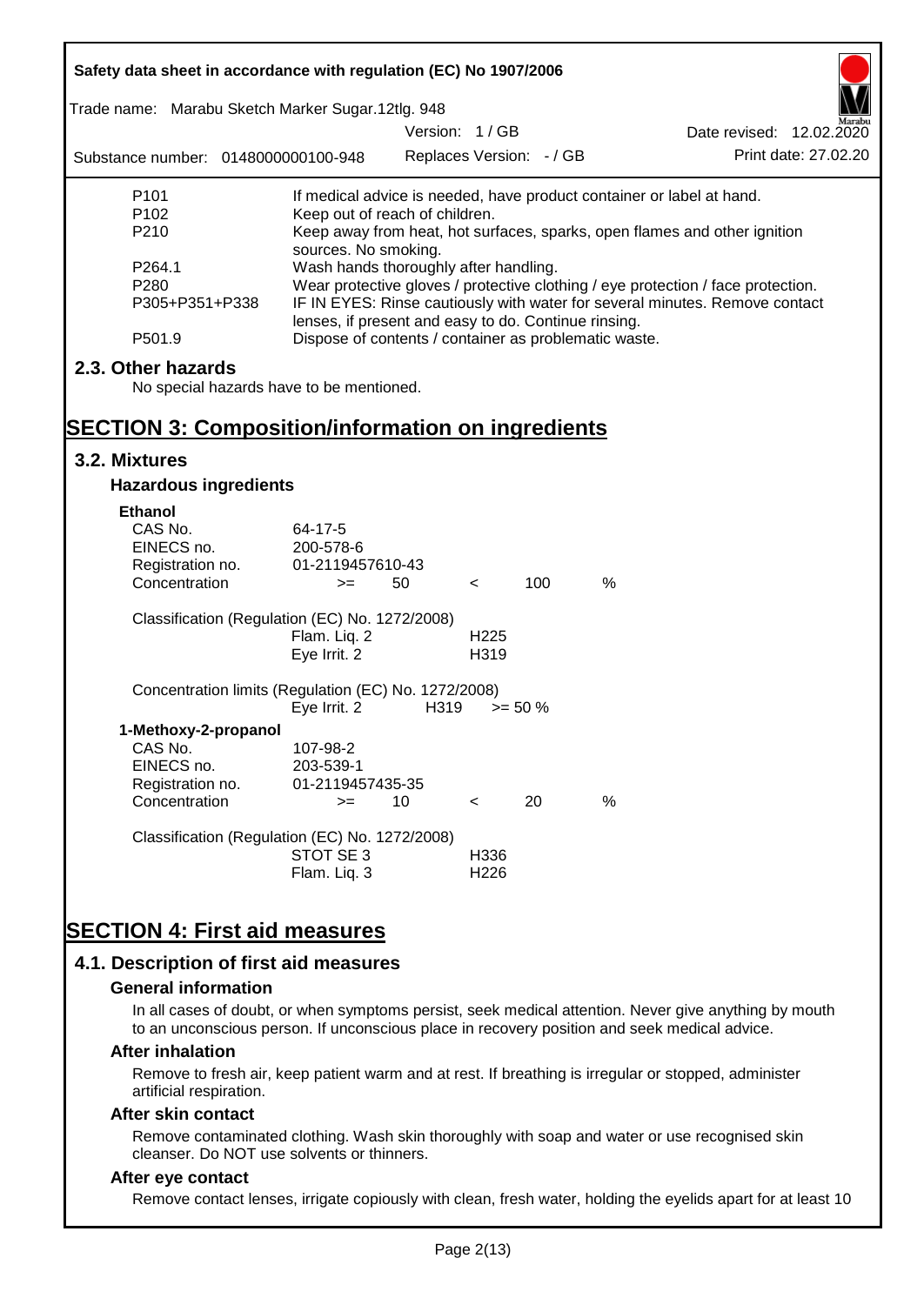### **Safety data sheet in accordance with regulation (EC) No 1907/2006**

Trade name: Marabu Sketch Marker Sugar.12tlg. 948

Version: 1 / GB

Substance number: 0148000000100-948

Replaces Version: - / GB Print date: 27.02.20 Date revised: 12.02.2020

minutes and seek immediate medical advice.

#### **After ingestion**

If accidentally swallowed rinse the mouth with plenty of water (only if the person is conscious) and obtain immediate medical attention. Keep at rest. Do NOT induce vomiting.

**4.2. Most important symptoms and effects, both acute and delayed** Until now no symptoms known so far.

# **4.3. Indication of any immediate medical attention and special treatment needed**

## **Hints for the physician / treatment**

Treat symptomatically

# **SECTION 5: Firefighting measures**

## **5.1. Extinguishing media**

## **Suitable extinguishing media**

Recommended: alcohol resistant foam, CO2, powders, water spray/mist, Not be used for safety reasons: water jet

### **5.2. Special hazards arising from the substance or mixture**

In the event of fire the following can be released: Carbon monoxide (CO); Carbon dioxide (CO2); dense black smoke; Nitrogen oxides (NOx)

## **5.3. Advice for firefighters**

### **Special protective equipment for fire-fighting**

Cool closed containers exposed to fire with water. Do not allow run-off from fire fighting to enter drains or water courses.

# **SECTION 6: Accidental release measures**

### **6.1. Personal precautions, protective equipment and emergency procedures**

Exclude sources of ignition and ventilate the area. Avoid breathing vapours. Refer to protective measures listed in Sections 7 and 8.

### **6.2. Environmental precautions**

Do not allow to enter drains or waterways. If the product contaminates lakes, rivers or sewage, inform appropriate authorities in accordance with local regulations.

### **6.3. Methods and material for containment and cleaning up**

Contain and collect spillage with non-combustible absorbent materials, e.g. sand, earth, vermiculite, diatomaceous earth and place in container for disposal according to local regulations (see section 13). Clean preferably with a detergent - avoid use of solvents.

### **6.4. Reference to other sections**

Information regarding Safe handling, see Section 7. Information regarding personal protective measures, see Section 8. Information regarding waste disposal, see Section 13.

# **SECTION 7: Handling and storage**

## **7.1. Precautions for safe handling**

### **Advice on safe handling**

Prevent the creation of flammable or explosive concentrations of vapour in air and avoid vapour concentration higher than the occupational exposure limits. In addition, the product should only be used in areas from which all naked lights and other sources of ignition have been excluded. Electrical equipment should be protected to the appropriate standard. Mixture may charge electrostatically: always use earthing leads when transferring from one container to another. Operators should wear anti-static footwear and clothing and floors should be of the conducting type. Isolate from sources of heat, sparks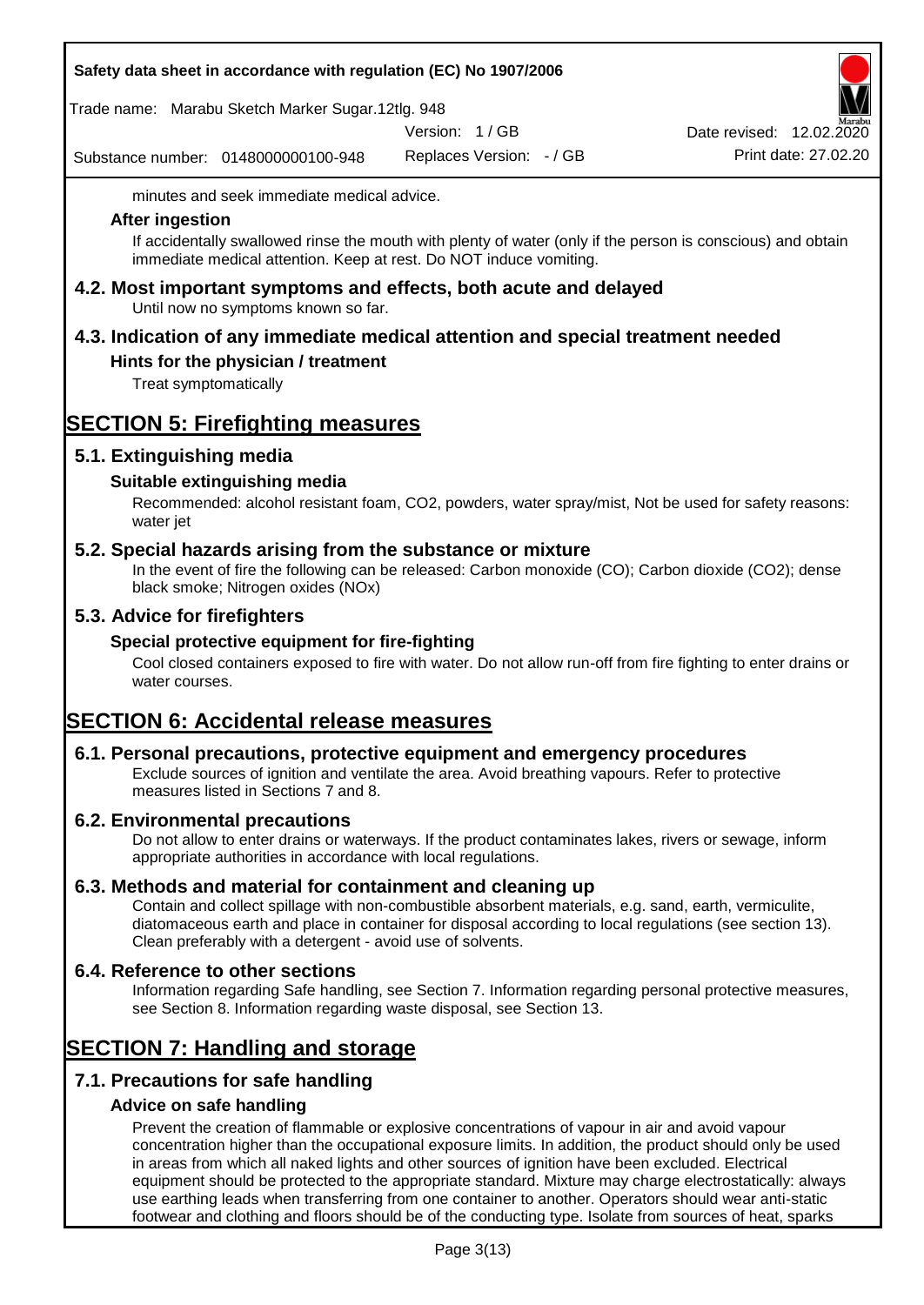| Safety data sheet in accordance with regulation (EC) No 1907/2006                                                                                                                                                                                                                                                                                                                                                                                                                                                                                                                                                                                                                                 |            |                                          |                                   |      |                          |                      |
|---------------------------------------------------------------------------------------------------------------------------------------------------------------------------------------------------------------------------------------------------------------------------------------------------------------------------------------------------------------------------------------------------------------------------------------------------------------------------------------------------------------------------------------------------------------------------------------------------------------------------------------------------------------------------------------------------|------------|------------------------------------------|-----------------------------------|------|--------------------------|----------------------|
| Trade name: Marabu Sketch Marker Sugar.12tlg. 948                                                                                                                                                                                                                                                                                                                                                                                                                                                                                                                                                                                                                                                 |            |                                          |                                   |      |                          |                      |
|                                                                                                                                                                                                                                                                                                                                                                                                                                                                                                                                                                                                                                                                                                   |            | Version: 1/GB                            |                                   |      | Date revised: 12.02.2020 |                      |
| Substance number: 0148000000100-948                                                                                                                                                                                                                                                                                                                                                                                                                                                                                                                                                                                                                                                               |            |                                          | Replaces Version: - / GB          |      |                          | Print date: 27.02.20 |
| and open flame. No sparking tools should be used. Avoid skin and eye contact. Avoid the inhalation of<br>particulates and spray mist arising from the application of this mixture. Smoking, eating and drinking shall<br>be prohibited in application area. For personal protection see Section 8. Never use pressure to empty:<br>container is not a pressure vessel. Always keep in containers of same material as the original one.<br>Comply with the health and safety at work laws. Do not allow to enter drains or water courses.<br>Advice on protection against fire and explosion<br>Vapours are heavier than air and may spread along floors. Vapours may form explosive mixtures with |            |                                          |                                   |      |                          |                      |
| air.                                                                                                                                                                                                                                                                                                                                                                                                                                                                                                                                                                                                                                                                                              |            |                                          |                                   |      |                          |                      |
| Classification of fires / temperature class / Ignition group / Dust explosion class<br><b>Classification of fires</b><br>Temperature class<br>T <sub>3</sub>                                                                                                                                                                                                                                                                                                                                                                                                                                                                                                                                      |            |                                          | B (Combustible liquid substances) |      |                          |                      |
| 7.2. Conditions for safe storage, including any incompatibilities                                                                                                                                                                                                                                                                                                                                                                                                                                                                                                                                                                                                                                 |            |                                          |                                   |      |                          |                      |
| Requirements for storage rooms and vessels                                                                                                                                                                                                                                                                                                                                                                                                                                                                                                                                                                                                                                                        |            |                                          |                                   |      |                          |                      |
| Electrical installations/working materials must comply with the local applied technological safety<br>standards. Storage rooms in which filling operations take place must have a conducting floor. Store in<br>accordance with national regulation                                                                                                                                                                                                                                                                                                                                                                                                                                               |            |                                          |                                   |      |                          |                      |
| Hints on storage assembly                                                                                                                                                                                                                                                                                                                                                                                                                                                                                                                                                                                                                                                                         |            |                                          |                                   |      |                          |                      |
| Store away from oxidising agents, from strongly alkaline and strongly acid materials.                                                                                                                                                                                                                                                                                                                                                                                                                                                                                                                                                                                                             |            |                                          |                                   |      |                          |                      |
| Further information on storage conditions                                                                                                                                                                                                                                                                                                                                                                                                                                                                                                                                                                                                                                                         |            |                                          |                                   |      |                          |                      |
| Observe label precautions. Store between 15 and 30 °C in a dry, well ventilated place away from<br>sources of heat and direct sunlight. Keep container tightly closed. Keep away from sources of ignition.<br>No smoking. Prevent unauthorised access. Containers which are opened must be carefully resealed and<br>kept upright to prevent leakage.                                                                                                                                                                                                                                                                                                                                             |            |                                          |                                   |      |                          |                      |
| 7.3. Specific end use(s)<br>Paint                                                                                                                                                                                                                                                                                                                                                                                                                                                                                                                                                                                                                                                                 |            |                                          |                                   |      |                          |                      |
| <b>SECTION 8: Exposure controls/personal protection</b>                                                                                                                                                                                                                                                                                                                                                                                                                                                                                                                                                                                                                                           |            |                                          |                                   |      |                          |                      |
| 8.1. Control parameters                                                                                                                                                                                                                                                                                                                                                                                                                                                                                                                                                                                                                                                                           |            |                                          |                                   |      |                          |                      |
| <b>Exposure limit values</b>                                                                                                                                                                                                                                                                                                                                                                                                                                                                                                                                                                                                                                                                      |            |                                          |                                   |      |                          |                      |
|                                                                                                                                                                                                                                                                                                                                                                                                                                                                                                                                                                                                                                                                                                   |            |                                          |                                   |      |                          |                      |
| <b>Ethanol</b><br>List                                                                                                                                                                                                                                                                                                                                                                                                                                                                                                                                                                                                                                                                            | EH40       |                                          |                                   |      |                          |                      |
| <b>Type</b>                                                                                                                                                                                                                                                                                                                                                                                                                                                                                                                                                                                                                                                                                       | <b>WEL</b> |                                          |                                   |      |                          |                      |
| Value                                                                                                                                                                                                                                                                                                                                                                                                                                                                                                                                                                                                                                                                                             | 1920       | mg/m <sup>3</sup>                        |                                   | 1000 | ppm(V)                   |                      |
| <b>Status: 2011</b>                                                                                                                                                                                                                                                                                                                                                                                                                                                                                                                                                                                                                                                                               |            |                                          |                                   |      |                          |                      |
| 1-Methoxy-2-propanol                                                                                                                                                                                                                                                                                                                                                                                                                                                                                                                                                                                                                                                                              |            |                                          |                                   |      |                          |                      |
| List                                                                                                                                                                                                                                                                                                                                                                                                                                                                                                                                                                                                                                                                                              | EH40       |                                          |                                   |      |                          |                      |
| <b>Type</b>                                                                                                                                                                                                                                                                                                                                                                                                                                                                                                                                                                                                                                                                                       | <b>WEL</b> |                                          |                                   |      |                          |                      |
| Value                                                                                                                                                                                                                                                                                                                                                                                                                                                                                                                                                                                                                                                                                             | 375        | mg/m <sup>3</sup>                        |                                   | 100  | ppm(V)                   |                      |
| Short term exposure limit<br>Skin resorption / sensibilisation: Sk;                                                                                                                                                                                                                                                                                                                                                                                                                                                                                                                                                                                                                               | 560        | mg/m <sup>3</sup><br><b>Status: 2011</b> |                                   | 150  | ppm(V)                   |                      |
| <b>Derived No/Minimal Effect Levels (DNEL/DMEL)</b>                                                                                                                                                                                                                                                                                                                                                                                                                                                                                                                                                                                                                                               |            |                                          |                                   |      |                          |                      |
|                                                                                                                                                                                                                                                                                                                                                                                                                                                                                                                                                                                                                                                                                                   |            |                                          |                                   |      |                          |                      |
| <b>Ethanol</b><br>Type of value                                                                                                                                                                                                                                                                                                                                                                                                                                                                                                                                                                                                                                                                   |            |                                          | Derived No Effect Level (DNEL)    |      |                          |                      |
| Reference group                                                                                                                                                                                                                                                                                                                                                                                                                                                                                                                                                                                                                                                                                   | Worker     |                                          |                                   |      |                          |                      |
| Duration of exposure                                                                                                                                                                                                                                                                                                                                                                                                                                                                                                                                                                                                                                                                              |            | Long term                                |                                   |      |                          |                      |
| Route of exposure                                                                                                                                                                                                                                                                                                                                                                                                                                                                                                                                                                                                                                                                                 |            | inhalative                               |                                   |      |                          |                      |
| Mode of action                                                                                                                                                                                                                                                                                                                                                                                                                                                                                                                                                                                                                                                                                    |            | Systemic effects                         |                                   |      |                          |                      |
| Concentration                                                                                                                                                                                                                                                                                                                                                                                                                                                                                                                                                                                                                                                                                     |            | 950                                      |                                   |      | mg/m <sup>3</sup>        |                      |
| Type of value<br>Reference group                                                                                                                                                                                                                                                                                                                                                                                                                                                                                                                                                                                                                                                                  | Worker     |                                          | Derived No Effect Level (DNEL)    |      |                          |                      |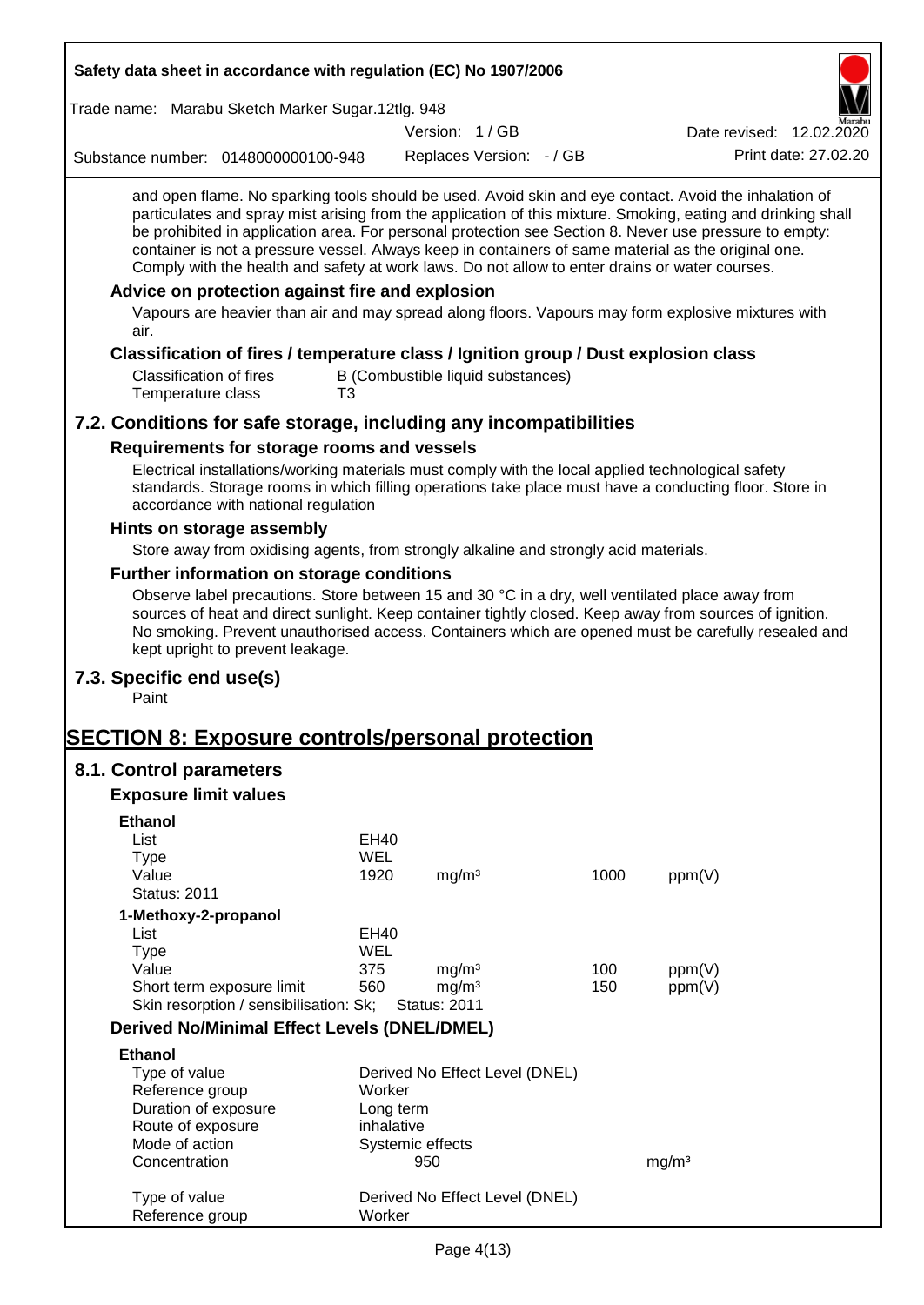| Safety data sheet in accordance with regulation (EC) No 1907/2006 |                                |                          |
|-------------------------------------------------------------------|--------------------------------|--------------------------|
| Trade name: Marabu Sketch Marker Sugar.12tlg. 948                 |                                |                          |
|                                                                   | Version: 1/GB                  | Date revised: 12.02.2020 |
| Substance number: 0148000000100-948                               | Replaces Version: - / GB       | Print date: 27.02.20     |
| Duration of exposure                                              | Short term                     |                          |
| Route of exposure                                                 | inhalative                     |                          |
| Mode of action                                                    | Local effects                  |                          |
| Concentration                                                     | 1900                           | mg/m <sup>3</sup>        |
| Type of value                                                     | Derived No Effect Level (DNEL) |                          |
| Reference group                                                   | Worker                         |                          |
| Duration of exposure                                              | Long term                      |                          |
| Route of exposure                                                 | dermal                         |                          |
| Mode of action                                                    | Systemic effects               |                          |
| Concentration                                                     | 343                            | mg/kg/d                  |
|                                                                   |                                |                          |
| Type of value                                                     | Derived No Effect Level (DNEL) |                          |
| Reference group                                                   | Consumer                       |                          |
| Duration of exposure                                              | Long term                      |                          |
| Route of exposure                                                 | inhalative                     |                          |
| Mode of action                                                    | Systemic effects               |                          |
| Concentration                                                     | 114                            | mg/m <sup>3</sup>        |
| Type of value                                                     | Derived No Effect Level (DNEL) |                          |
| Reference group                                                   | Consumer                       |                          |
| Duration of exposure                                              | Short term                     |                          |
| Route of exposure                                                 | inhalative                     |                          |
| Mode of action                                                    | Local effects                  |                          |
| Concentration                                                     |                                |                          |
|                                                                   | 950                            | mg/m <sup>3</sup>        |
| Type of value                                                     | Derived No Effect Level (DNEL) |                          |
| Reference group                                                   | Consumer                       |                          |
| Duration of exposure                                              | Long term                      |                          |
| Route of exposure                                                 | dermal                         |                          |
| Mode of action                                                    | Systemic effects               |                          |
| Concentration                                                     | 206                            | mg/kg/d                  |
|                                                                   |                                |                          |
| Type of value                                                     | Derived No Effect Level (DNEL) |                          |
| Reference group                                                   | Consumer                       |                          |
| Duration of exposure                                              | Long term                      |                          |
| Route of exposure<br>Mode of action                               | oral                           |                          |
| Concentration                                                     | Systemic effects<br>87         | mg/kg/d                  |
|                                                                   |                                |                          |
| 1-Methoxy-2-propanol                                              |                                |                          |
| Type of value                                                     | Derived No Effect Level (DNEL) |                          |
| Reference group                                                   | Worker                         |                          |
| Duration of exposure                                              | Acute                          |                          |
| Route of exposure                                                 | inhalative                     |                          |
| Mode of action                                                    | Local effects                  |                          |
| Concentration                                                     | 553,5                          | mg/m <sup>3</sup>        |
|                                                                   |                                |                          |
| Type of value                                                     | Derived No Effect Level (DNEL) |                          |
| Reference group                                                   | Worker                         |                          |
| Duration of exposure                                              | Long term                      |                          |
| Route of exposure                                                 | dermal                         |                          |
| Mode of action                                                    | Systemic effects               |                          |
| Concentration                                                     | 50,6                           | mg/person/               |
|                                                                   |                                | d                        |
| Type of value                                                     | Derived No Effect Level (DNEL) |                          |
|                                                                   |                                |                          |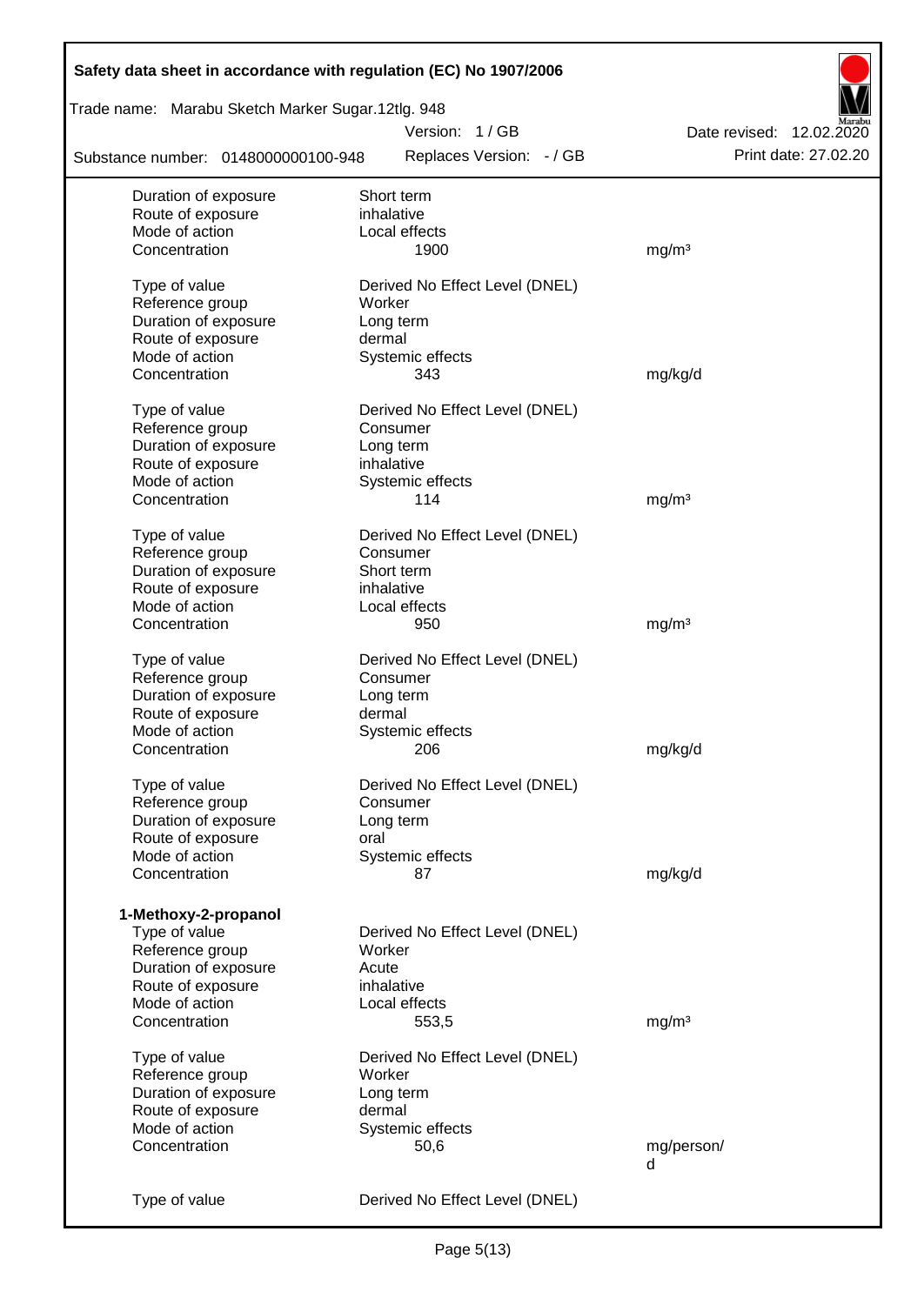| Safety data sheet in accordance with regulation (EC) No 1907/2006 |                                           |                                                  |
|-------------------------------------------------------------------|-------------------------------------------|--------------------------------------------------|
| Trade name: Marabu Sketch Marker Sugar.12tlg. 948                 |                                           |                                                  |
| Substance number: 0148000000100-948                               | Version: 1/GB<br>Replaces Version: - / GB | Date revised: 12.02.2020<br>Print date: 27,02.20 |
|                                                                   |                                           |                                                  |
| Reference group                                                   | Worker                                    |                                                  |
| Duration of exposure<br>Route of exposure                         | Long term<br>inhalative                   |                                                  |
| Mode of action                                                    | Systemic effects                          |                                                  |
| Concentration                                                     | 369                                       | mg/m <sup>3</sup>                                |
| Type of value                                                     | Derived No Effect Level (DNEL)            |                                                  |
| Reference group                                                   | <b>General Population</b>                 |                                                  |
| Duration of exposure                                              | Long term                                 |                                                  |
| Route of exposure                                                 | dermal                                    |                                                  |
| Mode of action                                                    | Systemic effects                          |                                                  |
| Concentration                                                     | 18,1                                      | mg/kg                                            |
| Type of value                                                     | Derived No Effect Level (DNEL)            |                                                  |
| Reference group                                                   | <b>General Population</b>                 |                                                  |
| Duration of exposure                                              | Long term                                 |                                                  |
| Route of exposure<br>Mode of action                               | inhalative                                |                                                  |
| Concentration                                                     | Systemic effects<br>43,9                  | mg/m <sup>3</sup>                                |
|                                                                   |                                           |                                                  |
| Type of value                                                     | Derived No Effect Level (DNEL)            |                                                  |
| Reference group                                                   | <b>General Population</b>                 |                                                  |
| Duration of exposure                                              | Long term                                 |                                                  |
| Route of exposure                                                 | oral                                      |                                                  |
| Mode of action                                                    | Systemic effects                          |                                                  |
| Concentration                                                     | 3,3                                       | mg/kg/d                                          |
| <b>Predicted No Effect Concentration (PNEC)</b>                   |                                           |                                                  |
| <b>Ethanol</b>                                                    |                                           |                                                  |
| Type of value                                                     | <b>PNEC</b>                               |                                                  |
| Type                                                              | Freshwater                                |                                                  |
| Concentration                                                     | 0,96                                      | mg/l                                             |
| Type of value                                                     | <b>PNEC</b>                               |                                                  |
| <b>Type</b>                                                       | Saltwater                                 |                                                  |
| Concentration                                                     | 0,79                                      | mg/l                                             |
| Type of value                                                     | <b>PNEC</b>                               |                                                  |
| Type                                                              | Water (intermittent release)              |                                                  |
| Concentration                                                     | 2,75                                      | mg/l                                             |
| Type of value                                                     | <b>PNEC</b>                               |                                                  |
| <b>Type</b>                                                       | Sewage treatment plant (STP)              |                                                  |
| Concentration                                                     | 580                                       | mg/l                                             |
| Type of value                                                     | <b>PNEC</b>                               |                                                  |
| <b>Type</b>                                                       | Freshwater sediment                       |                                                  |
| Concentration                                                     | 3,6                                       | mg/kg                                            |
| Type of value                                                     | <b>PNEC</b>                               |                                                  |
| <b>Type</b>                                                       | Marine sediment                           |                                                  |
| Concentration                                                     | 2,9                                       | mg/kg                                            |
| Type of value                                                     | <b>PNEC</b>                               |                                                  |
| <b>Type</b>                                                       | Soil                                      |                                                  |
| Concentration                                                     | 0,63                                      | mg/kg                                            |
|                                                                   |                                           |                                                  |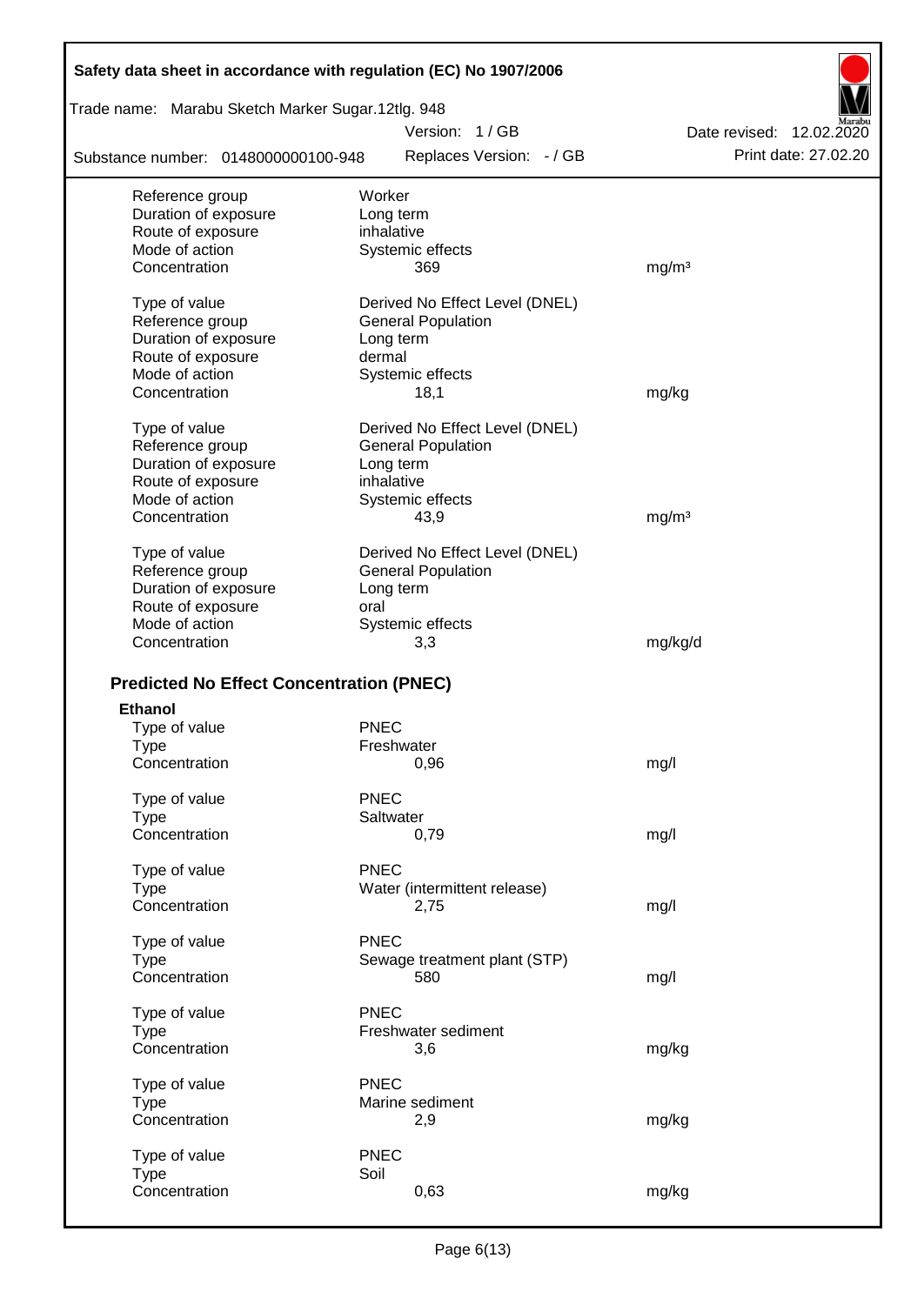|                                                   | Safety data sheet in accordance with regulation (EC) No 1907/2006 |                          |
|---------------------------------------------------|-------------------------------------------------------------------|--------------------------|
| Trade name: Marabu Sketch Marker Sugar.12tlg. 948 |                                                                   |                          |
|                                                   | Version: 1/GB                                                     | Date revised: 12.02.2020 |
| Substance number: 0148000000100-948               | Replaces Version: - / GB                                          | Print date: 27.02.20     |
| 1-Methoxy-2-propanol                              |                                                                   |                          |
| Type of value                                     | <b>PNEC</b>                                                       |                          |
| <b>Type</b>                                       | Freshwater                                                        |                          |
| Concentration                                     | 10                                                                | mg/l                     |
| Type of value                                     | <b>PNEC</b>                                                       |                          |
| <b>Type</b>                                       | Water                                                             |                          |
| Concentration                                     | 41,6                                                              | mg/kg                    |
| Type of value                                     | <b>PNEC</b>                                                       |                          |
| Type                                              | Sediment                                                          |                          |
| Concentration                                     | 41,6                                                              | mg/kg                    |
| Type of value                                     | <b>PNEC</b>                                                       |                          |
| <b>Type</b>                                       | Marine sediment                                                   |                          |
| Concentration                                     | 4,17                                                              | mg/kg                    |
| Type of value                                     | <b>PNEC</b>                                                       |                          |
| <b>Type</b>                                       | Soil                                                              |                          |
| Concentration                                     | 2,47                                                              | mg/kg                    |
| Type of value                                     | <b>PNEC</b>                                                       |                          |
| <b>Type</b>                                       | Sewage treatment plant (STP)                                      |                          |
| Concentration                                     | 100                                                               | mg/l                     |
|                                                   |                                                                   |                          |

## **8.2. Exposure controls**

#### **Exposure controls**

Provide adequate ventilation. Where reasonably practicable this should be achieved by the use of local exhaust ventilation and good general extraction. If these are not sufficient to maintain concentrations of particulates and solvent vapour below the OEL, suitable respiratory protection must be worn.

#### **Respiratory protection**

If workers are exposed to concentrations above the exposure limit they must use appropriate, certified respirators. Full mask, filter A

#### **Hand protection**

There is no one glove material or combination of materials that will give unlimited resistance to any individual or combination of chemicals.

For prolonged or repeated handling nitrile rubber gloves with textile undergloves are required.

| Material thickness | 0.5 | mm  |
|--------------------|-----|-----|
| Breakthrough time  | 30  | min |

The breakthrough time must be greater than the end use time of the product.

The instructions and information provided by the glove manufacturer on use, storage, maintenance and replacement must be followed.

Gloves should be replaced regularly and if there is any sign of damage to the glove material.

Always ensure that gloves are free from defects and that they are stored and used correctly.

The performance or effectiveness of the glove may be reduced by physical/ chemical damage and poor maintenance.

Barrier creams may help to protect the exposed areas of the skin, they should however not be applied once exposure has occurred.

### **Eye protection**

Use safety eyewear designed to protect against splash of liquids.

### **Body protection**

Cotton or cotton/synthetic overalls or coveralls are normally suitable.

# **SECTION 9: Physical and chemical properties**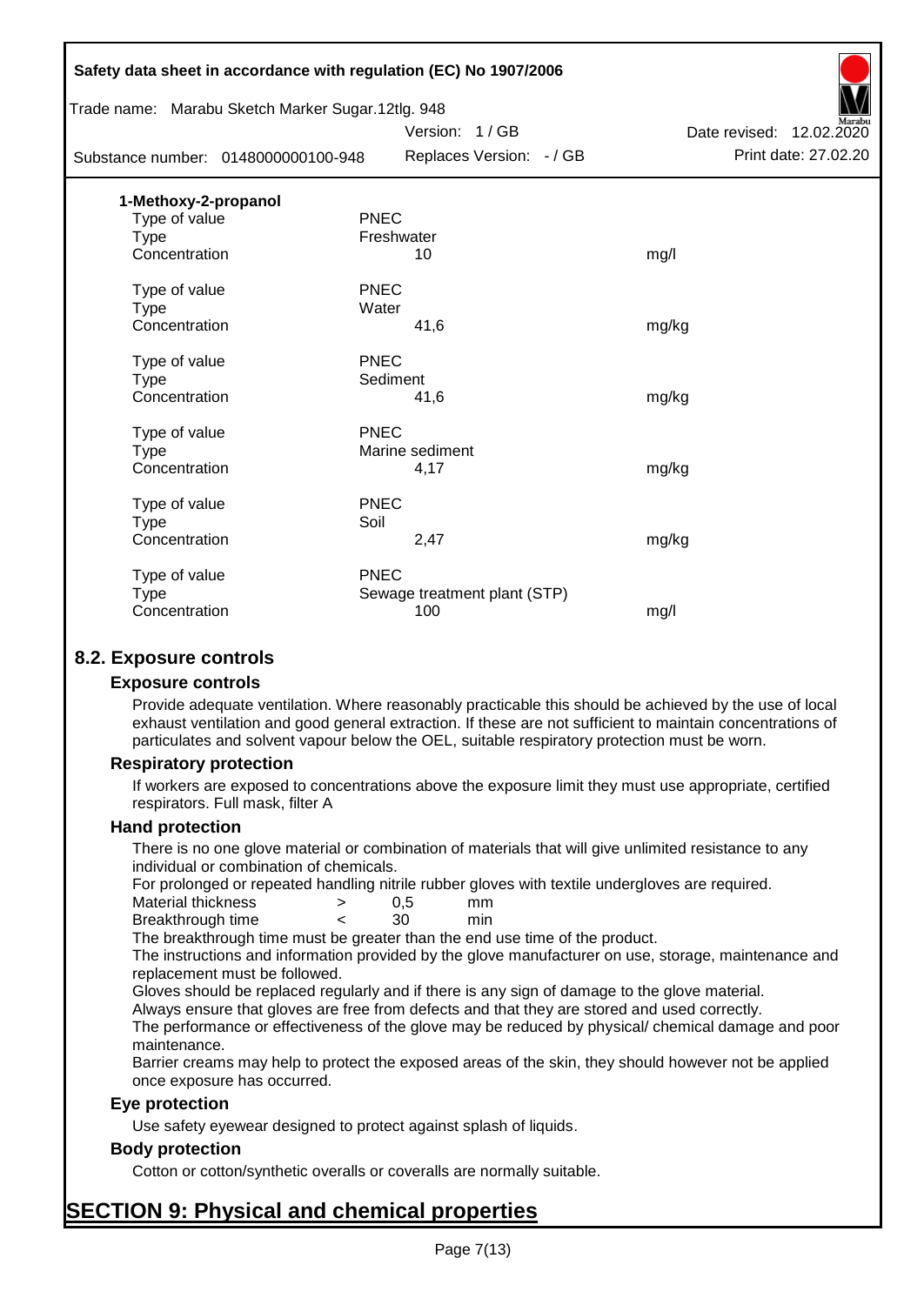| Safety data sheet in accordance with regulation (EC) No 1907/2006 |          |                      |                          |                 |                          |
|-------------------------------------------------------------------|----------|----------------------|--------------------------|-----------------|--------------------------|
| Trade name: Marabu Sketch Marker Sugar.12tlg. 948                 |          |                      |                          |                 |                          |
|                                                                   |          | Version: 1/GB        |                          |                 | Date revised: 12.02.2020 |
| Substance number: 0148000000100-948                               |          |                      | Replaces Version: - / GB |                 | Print date: 27.02.20     |
| 9.1. Information on basic physical and chemical properties        |          |                      |                          |                 |                          |
| <b>Form</b>                                                       | Liquid   |                      |                          |                 |                          |
| <b>Colour</b>                                                     | brown    |                      |                          |                 |                          |
| <b>Odour</b>                                                      |          | solvent-like         |                          |                 |                          |
| <b>Odour threshold</b>                                            |          |                      |                          |                 |                          |
| Remarks                                                           |          | No data available    |                          |                 |                          |
| pH value                                                          |          |                      |                          |                 |                          |
| Remarks                                                           |          | Not applicable       |                          |                 |                          |
| <b>Melting point</b>                                              |          |                      |                          |                 |                          |
| Remarks                                                           |          | not determined       |                          |                 |                          |
| <b>Freezing point</b>                                             |          |                      |                          |                 |                          |
| Remarks                                                           |          | not determined       |                          |                 |                          |
| Initial boiling point and boiling range                           |          |                      |                          |                 |                          |
| Value                                                             | appr.    | 78                   |                          | $^{\circ}C$     |                          |
| <b>Flash point</b>                                                |          |                      |                          |                 |                          |
| Value                                                             |          | 12                   |                          | $^{\circ}C$     |                          |
| Evaporation rate (ether $= 1$ ) :                                 |          |                      |                          |                 |                          |
| Remarks                                                           |          | not determined       |                          |                 |                          |
| <b>Flammability (solid, gas)</b><br>Not applicable                |          |                      |                          |                 |                          |
| Upper/lower flammability or explosive limits                      |          |                      |                          |                 |                          |
| Lower explosion limit                                             | appr.    | 1,5                  |                          | %(V)            |                          |
| Upper explosion limit                                             | appr.    | 15                   |                          | $%$ (V)         |                          |
| Source                                                            |          | Literature value     |                          |                 |                          |
| Vapour pressure                                                   |          |                      |                          |                 |                          |
| Value                                                             | appr. 59 |                      |                          | hPa             |                          |
| <b>Vapour density</b>                                             |          |                      |                          |                 |                          |
| Remarks                                                           |          | not determined       |                          |                 |                          |
| <b>Density</b>                                                    |          |                      |                          |                 |                          |
| Remarks                                                           |          | not determined       |                          |                 |                          |
| Solubility in water                                               |          |                      |                          |                 |                          |
| Remarks                                                           |          | partially miscible   |                          |                 |                          |
| <b>Partition coefficient: n-octanol/water</b>                     |          |                      |                          |                 |                          |
| Remarks                                                           |          | Not applicable       |                          |                 |                          |
| Ignition temperature                                              |          |                      |                          |                 |                          |
| Value                                                             | appr.    | 287                  |                          | $\rm ^{\circ}C$ |                          |
| Source                                                            |          | Literature value     |                          |                 |                          |
| <b>Efflux time</b>                                                |          |                      |                          |                 |                          |
| Value                                                             | $\,<\,$  | 12                   |                          | s               |                          |
| Temperature<br>Method                                             |          | 20<br>DIN 53211 4 mm | $^{\circ}C$              |                 |                          |
| <b>Explosive properties</b>                                       |          |                      |                          |                 |                          |
| evaluation                                                        | no       |                      |                          |                 |                          |
| <b>Oxidising properties</b>                                       |          |                      |                          |                 |                          |
| evaluation                                                        |          | None known           |                          |                 |                          |
|                                                                   |          |                      |                          |                 |                          |
| 9.2. Other information                                            |          |                      |                          |                 |                          |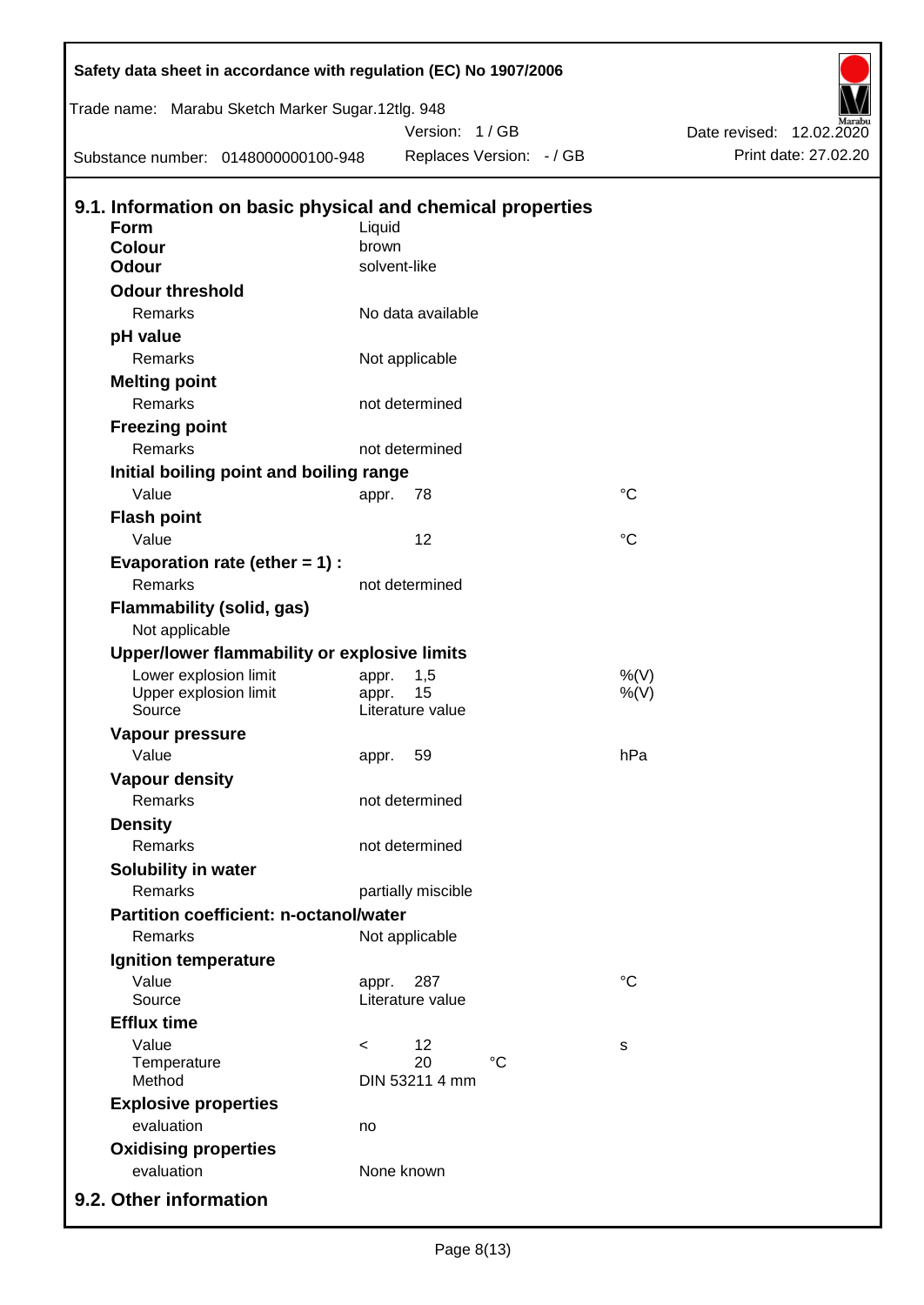| Safety data sheet in accordance with regulation (EC) No 1907/2006                                                                                                     |          |                                      |                                                                   |                          |
|-----------------------------------------------------------------------------------------------------------------------------------------------------------------------|----------|--------------------------------------|-------------------------------------------------------------------|--------------------------|
| Trade name: Marabu Sketch Marker Sugar.12tlg. 948                                                                                                                     |          | Version: 1/GB                        |                                                                   | Date revised: 12.02.2020 |
| Substance number: 0148000000100-948                                                                                                                                   |          | Replaces Version: - / GB             |                                                                   | Print date: 27.02.20     |
| <b>Other information</b><br>The physical specifications are approximate values and refer to the used safety relevant component(s).                                    |          |                                      |                                                                   |                          |
| <b>SECTION 10: Stability and reactivity</b>                                                                                                                           |          |                                      |                                                                   |                          |
| 10.1. Reactivity<br>No hazardous reactions when stored and handled according to prescribed instructions.                                                              |          |                                      |                                                                   |                          |
| 10.2. Chemical stability<br>Stable under recommended storage and handling conditions (see section 7).                                                                 |          |                                      |                                                                   |                          |
| 10.3. Possibility of hazardous reactions<br>Keep away from oxidising agents, strongly alkaline and strongly acid materials in order to avoid<br>exothermic reactions. |          |                                      |                                                                   |                          |
| 10.4. Conditions to avoid<br>When exposed to high temperatures may produce hazardous decomposition products.                                                          |          |                                      |                                                                   |                          |
| 10.5. Incompatible materials<br>No hazardous reactions when stored and handled according to prescribed instructions.                                                  |          |                                      |                                                                   |                          |
| 10.6. Hazardous decomposition products<br>See chapter 5.2 (Firefighting measures - Special hazards arising from the substance or mixture).                            |          |                                      |                                                                   |                          |
| <b>SECTION 11: Toxicological information</b>                                                                                                                          |          |                                      |                                                                   |                          |
| 11.1. Information on toxicological effects                                                                                                                            |          |                                      |                                                                   |                          |
| <b>Acute oral toxicity</b><br>Remarks                                                                                                                                 |          |                                      | Based on available data, the classification criteria are not met. |                          |
| <b>Acute oral toxicity (Components)</b>                                                                                                                               |          |                                      |                                                                   |                          |
| 1-Methoxy-2-propanol                                                                                                                                                  |          |                                      |                                                                   |                          |
| <b>Species</b>                                                                                                                                                        | rat      |                                      |                                                                   |                          |
| LD50<br><b>Acute dermal toxicity</b>                                                                                                                                  |          | 5200                                 | mg/kg                                                             |                          |
| Remarks                                                                                                                                                               |          |                                      | Based on available data, the classification criteria are not met. |                          |
| <b>Acute dermal toxicity (Components)</b>                                                                                                                             |          |                                      |                                                                   |                          |
| 1-Methoxy-2-propanol                                                                                                                                                  |          |                                      |                                                                   |                          |
| Species<br>LD50                                                                                                                                                       | rabbit   | 14000                                | mg/kg                                                             |                          |
| <b>Acute inhalational toxicity</b>                                                                                                                                    |          |                                      |                                                                   |                          |
| Remarks                                                                                                                                                               |          |                                      | Based on available data, the classification criteria are not met. |                          |
| <b>Skin corrosion/irritation</b>                                                                                                                                      |          |                                      |                                                                   |                          |
| Remarks                                                                                                                                                               |          |                                      | Based on available data, the classification criteria are not met. |                          |
| Serious eye damage/irritation                                                                                                                                         |          |                                      |                                                                   |                          |
| evaluation<br>Remarks                                                                                                                                                 | irritant | The classification criteria are met. |                                                                   |                          |
| <b>Sensitization</b>                                                                                                                                                  |          |                                      |                                                                   |                          |
| Remarks                                                                                                                                                               |          |                                      | Based on available data, the classification criteria are not met. |                          |
| <b>Mutagenicity</b><br>Remarks                                                                                                                                        |          |                                      | Based on available data, the classification criteria are not met. |                          |
| <b>Reproductive toxicity</b>                                                                                                                                          |          |                                      |                                                                   |                          |
| Remarks                                                                                                                                                               |          |                                      | Based on available data, the classification criteria are not met. |                          |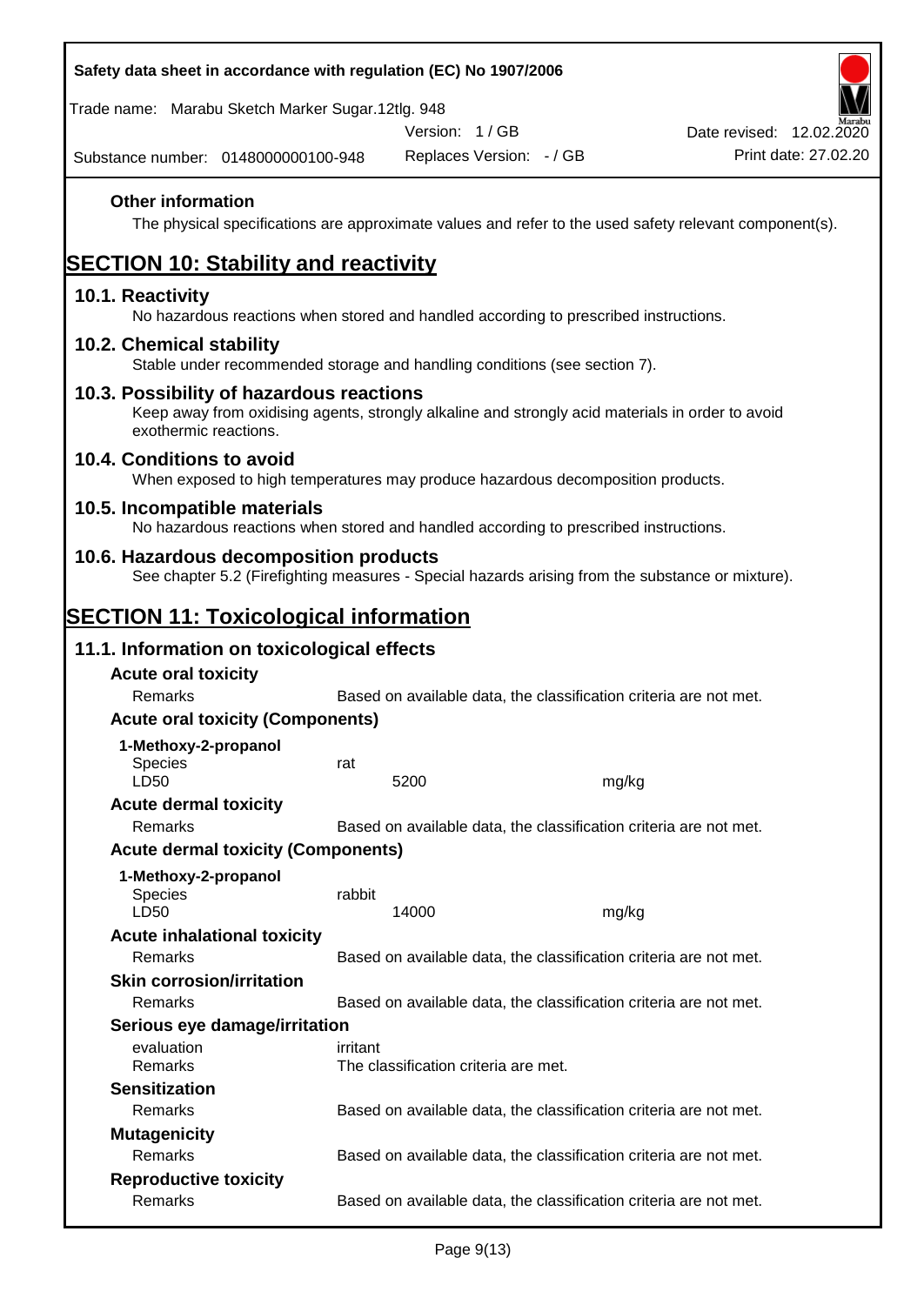#### **Safety data sheet in accordance with regulation (EC) No 1907/2006**

Trade name: Marabu Sketch Marker Sugar.12tlg. 948

Version: 1 / GB

Date revised: 12.02.2020

Substance number: 0148000000100-948

Replaces Version: - / GB Print date: 27.02.20

| Remarks                                      | Based on available data, the classification criteria are not met. |
|----------------------------------------------|-------------------------------------------------------------------|
| <b>Specific Target Organ Toxicity (STOT)</b> |                                                                   |
| Single exposure<br><b>Remarks</b>            | Based on available data, the classification criteria are not met. |
| <b>Repeated exposure</b><br><b>Remarks</b>   | Based on available data, the classification criteria are not met. |
| <b>Aspiration hazard</b>                     |                                                                   |

#### **Experience in practice**

Exposure to component solvents vapours concentration in excess of the stated occupational exposure limit may result in adverse health effects such as mucous membrane and respiratory system irritation and adverse effects on kidney, liver and central nervous system. Symptoms and signs include headache, dizziness, fatigue, muscular weakness, drowsiness and in extreme cases, loss of consciousness. Solvents may cause some of the above effects by absorption through the skin. Repeated or prolonged contact with the mixture may cause removal of natural fat from the skin resulting in non-allergic contact dermatitis and absorption through the skin. The liquid splashed in the eyes may cause irritation and reversible damage. Ingestion may cause nausea, diarrhoea and vomiting. This takes into account, where known, delayed and immediate effects and also chronic effects of components from short-term and long-term exposure by oral, inhalation and dermal routes of exposure and eye contact.

#### **Other information**

There are no data available on the mixture itself.

The mixture has been assessed following the additivity method of the CLP Regulation (EC) No 1272/2008 and classified for toxicological hazards accordingly.

# **SECTION 12: Ecological information**

### **12.1. Toxicity**

#### **General information**

There are no data available on the mixture itself.Do not allow to enter drains or water courses.The mixture has been assessed following the summation method of the CLP Regulation (EC) No 1272/2008 and is not classified as dangerous for the environment.

### **Fish toxicity (Components)**

| 1-Methoxy-2-propanol                  |   |                              |   |      |
|---------------------------------------|---|------------------------------|---|------|
| <b>Species</b>                        |   | golden orfe (Leuciscus idus) |   |      |
| LC <sub>0</sub>                       | ⋗ | 4600                         |   | mq/l |
| Duration of exposure                  |   | 96                           | h |      |
| <b>Daphnia toxicity (Components)</b>  |   |                              |   |      |
| 1-Methoxy-2-propanol                  |   |                              |   |      |
| <b>Species</b>                        |   | Daphnia magna                |   |      |
| EC50                                  |   | 23300                        |   | mq/1 |
| Duration of exposure                  |   | 48                           | h |      |
| <b>Algae toxicity (Components)</b>    |   |                              |   |      |
| 1-Methoxy-2-propanol                  |   |                              |   |      |
| <b>Species</b>                        |   | Desmodesmus                  |   |      |
| EC50                                  | ⋗ | 1000                         |   | mq/1 |
| Duration of exposure                  |   | 168                          | h |      |
| <b>Bacteria toxicity (Components)</b> |   |                              |   |      |
| 1-Methoxy-2-propanol                  |   |                              |   |      |
| Species                               |   | activated sludge             |   |      |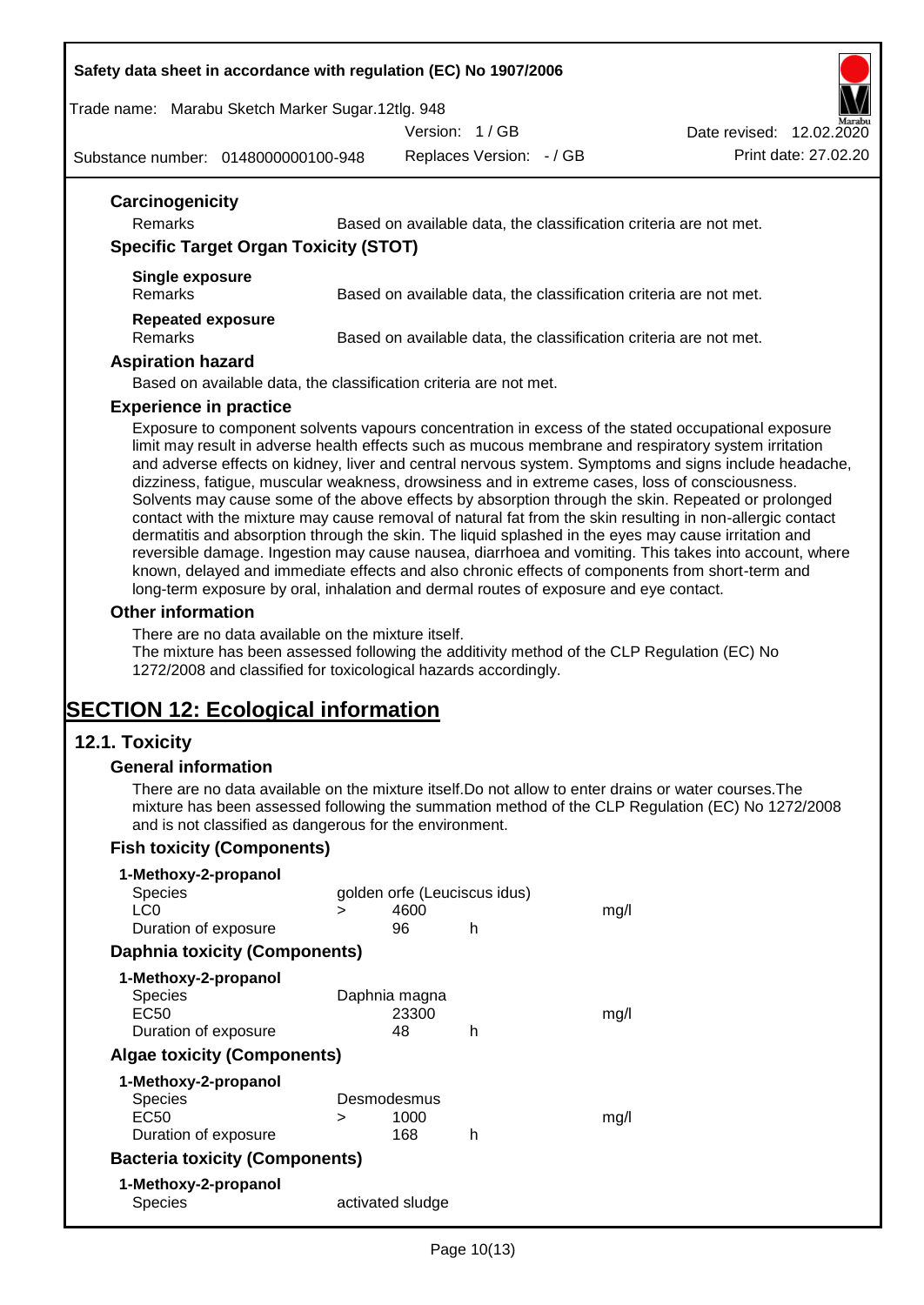| Safety data sheet in accordance with regulation (EC) No 1907/2006                                                                                                   |                                                                                                                                                                                                                                                                                                                                                                                                                                                                      |                   |                |                          |                                                         |                          |                      |
|---------------------------------------------------------------------------------------------------------------------------------------------------------------------|----------------------------------------------------------------------------------------------------------------------------------------------------------------------------------------------------------------------------------------------------------------------------------------------------------------------------------------------------------------------------------------------------------------------------------------------------------------------|-------------------|----------------|--------------------------|---------------------------------------------------------|--------------------------|----------------------|
| Trade name: Marabu Sketch Marker Sugar.12tlg. 948                                                                                                                   |                                                                                                                                                                                                                                                                                                                                                                                                                                                                      |                   | Version: 1/GB  |                          |                                                         | Date revised: 12.02.2020 |                      |
| Substance number: 0148000000100-948                                                                                                                                 |                                                                                                                                                                                                                                                                                                                                                                                                                                                                      |                   |                | Replaces Version: - / GB |                                                         |                          | Print date: 27.02.20 |
| <b>EC50</b>                                                                                                                                                         |                                                                                                                                                                                                                                                                                                                                                                                                                                                                      | $\,>$             | 1000           |                          | mg/l                                                    |                          |                      |
| 12.2. Persistence and degradability<br><b>General information</b><br>No data available<br>1-Methoxy-2-propanol<br>Value<br>Duration of test<br>evaluation<br>Method | <b>Biodegradability (Components)</b>                                                                                                                                                                                                                                                                                                                                                                                                                                 | <b>OECD 301 F</b> | 90<br>28       | d                        | %<br>Readily biodegradable (according to OECD criteria) |                          |                      |
| 12.3. Bioaccumulative potential<br><b>General information</b><br>Remarks<br>12.4. Mobility in soil<br><b>General information</b>                                    | There are no data available on the mixture itself.<br><b>Partition coefficient: n-octanol/water</b>                                                                                                                                                                                                                                                                                                                                                                  |                   | Not applicable |                          |                                                         |                          |                      |
| 12.5. Results of PBT and vPvB assessment<br><b>General information</b>                                                                                              | There are no data available on the mixture itself.<br>There are no data available on the mixture itself.                                                                                                                                                                                                                                                                                                                                                             |                   |                |                          |                                                         |                          |                      |
| 12.6. Other adverse effects<br><b>General information</b><br><b>SECTION 13: Disposal considerations</b>                                                             | There are no data available on the mixture itself.                                                                                                                                                                                                                                                                                                                                                                                                                   |                   |                |                          |                                                         |                          |                      |
| 13.1. Waste treatment methods                                                                                                                                       |                                                                                                                                                                                                                                                                                                                                                                                                                                                                      |                   |                |                          |                                                         |                          |                      |
|                                                                                                                                                                     | Disposal recommendations for the product                                                                                                                                                                                                                                                                                                                                                                                                                             |                   |                |                          |                                                         |                          |                      |
| EWC waste code                                                                                                                                                      | Do not allow to enter drains or water courses.<br>Wastes and emptied containers should be classified in accordance with relevant national regulation.<br>The European Waste Catalogue classification of this product, when disposed of as waste is<br>If this product is mixed with other wastes, the original waste product code may no longer apply and the<br>appropriate code should be assigned.<br>For further information contact your local waste authority. | 08 03 12*         |                |                          | waste ink containing dangerous substances               |                          |                      |
|                                                                                                                                                                     | Disposal recommendations for packaging                                                                                                                                                                                                                                                                                                                                                                                                                               |                   |                |                          |                                                         |                          |                      |
|                                                                                                                                                                     | Using information provided in this safety data sheet, advice should be obtained from the relevant waste<br>authority on the classification of empty containers.<br>Empty containers must be scrapped or reconditioned.<br>Not emptied containers are hazardous waste (waste code number 150110).                                                                                                                                                                     |                   |                |                          |                                                         |                          |                      |
| <b>SECTION 14: Transport information</b>                                                                                                                            |                                                                                                                                                                                                                                                                                                                                                                                                                                                                      |                   |                |                          |                                                         |                          |                      |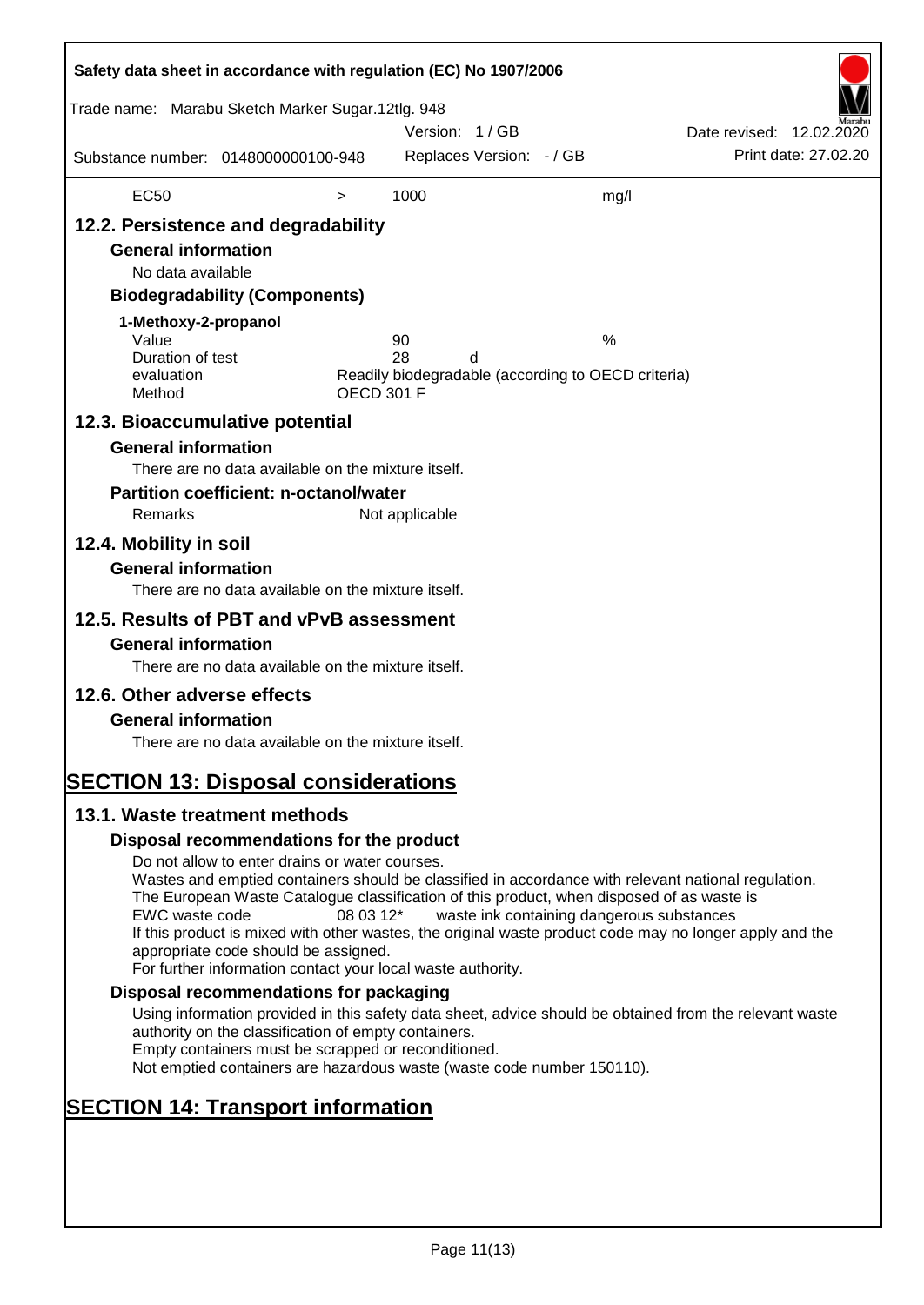# **Safety data sheet in accordance with regulation (EC) No 1907/2006**

Trade name: Marabu Sketch Marker Sugar.12tlg. 948

Substance number: 0148000000100-948

|                                     | <b>Land transport ADR/RID</b> | <b>Marine transport</b><br><b>IMDG/GGVSee</b> | Air transport<br><b>ICAO/IATA</b> |
|-------------------------------------|-------------------------------|-----------------------------------------------|-----------------------------------|
| Tunnel restriction code             | D/E                           |                                               |                                   |
| 14.1. UN number                     | 1263                          | 1263                                          | 1263                              |
| 14.2. UN proper shipping name       | <b>PAINT</b>                  | <b>PAINT</b>                                  | <b>PAINT</b>                      |
| 14.3. Transport hazard<br>class(es) | 3                             | 3                                             | 3                                 |
| Label                               |                               |                                               |                                   |
| 14.4. Packing group                 | $\mathbf{II}$                 | Ш                                             | Ш                                 |
| Special provision                   | 640D                          |                                               |                                   |
| <b>Limited Quantity</b>             | 51                            |                                               |                                   |
| Transport category                  | 3                             |                                               |                                   |
| 14.5. Environmental hazards         |                               | no                                            |                                   |

Version: 1 / GB

# **Information for all modes of transport**

## **14.6. Special precautions for user**

Transport within the user's premises:

Always transport in closed containers that are upright and secure.

Ensure that persons transporting the product know what to do in the event of an accident or spillage.

## **Other information**

**14.7. Transport in bulk according to Annex II of Marpol and the IBC Code**

# no

# **SECTION 15: Regulatory information**

## **15.1. Safety, health and environmental regulations/legislation specific for the substance or mixture**

## **VOC**

VOC (EU) 79 %

### **Other information**

The product does not contain substances of very high concern (SVHC).

## **15.2. Chemical safety assessment**

For this preparation a chemical safety assessment has not been carried out.

# **SECTION 16: Other information**

**Hazard statements listed in Chapter 3**



Replaces Version: - / GB Print date: 27.02.20 Date revised: 12.02.2020